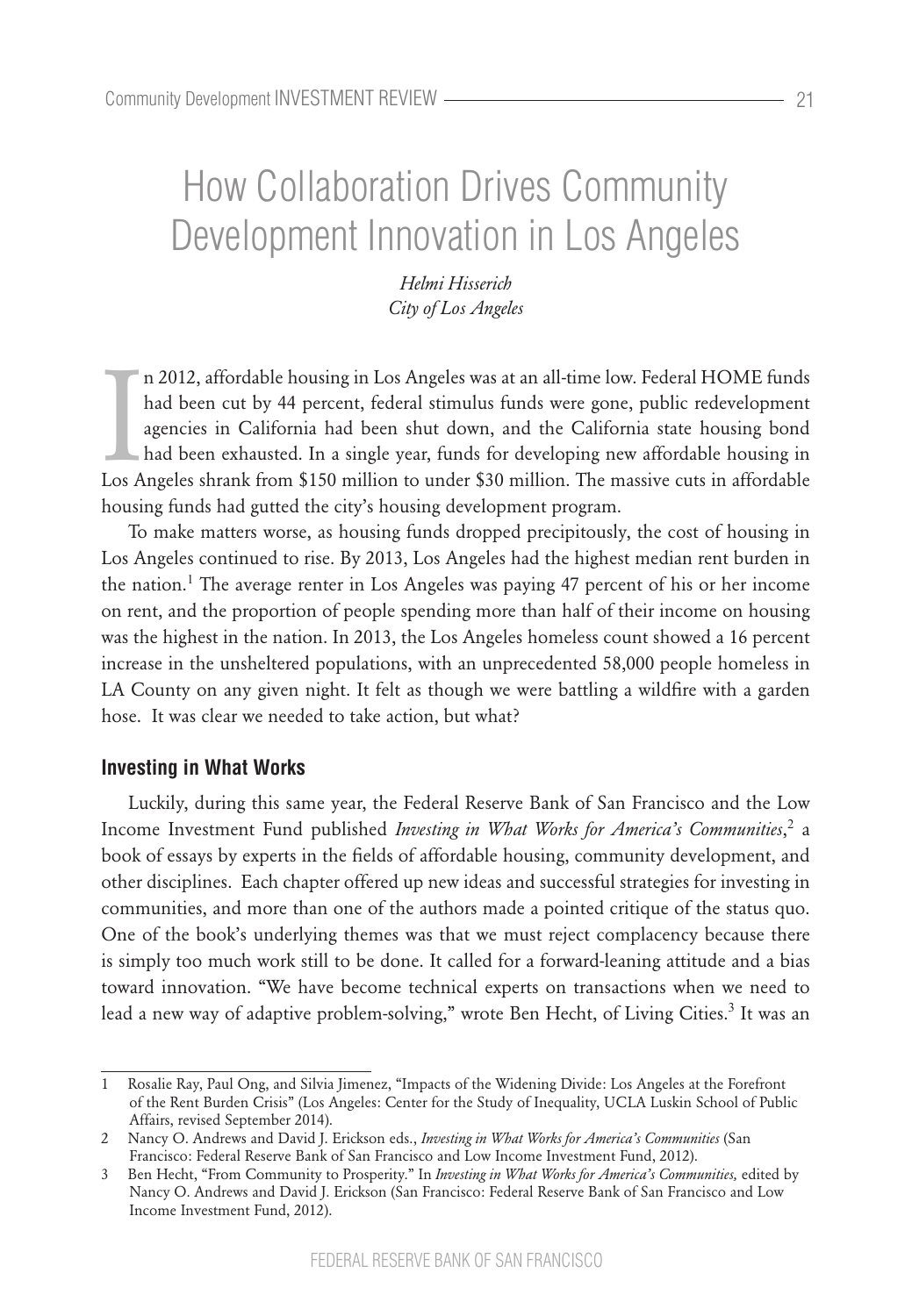inspiration and a call to innovate at a time when we were reeling from staggering losses in our affordable housing finance system. I called the Federal Reserve Bank of San Francisco and asked for 150 copies of the book to give to my staff.

## **Not Standing Still**

"Successful organizations do not stand still in times of disruptive change. They maintain their core goals and values, but readjust their strategies and tactics to reflect new realities."<sup>4</sup>

We printed the above quote from Bruce Katz, of the Brookings Institution, on a bookmark and handed it out, along with a copy of *What Works*, to the entire team. This quote became the ethos of our team as each division manager looked for new strategies to deploy in the face of our new reality. By January 2013, we developed a plan to restructure the housing development financing system in Los Angeles so that we would be less reliant on large federal subsidy programs to achieve our goals. We weren't looking for a short-term fix, and we wanted to think strategically about the city's assets and put in place the systems for longterm change.

### **Reducing Uncertainty for Affordable Housing Developers**

One idea that emerged from *What Works* was to reduce uncertainty in the affordable housing development process. As funding becomes scarcer, affordable housing developers are forced to look for multiple new sources of funding for their projects. Each layer of financing carries with it different rules and requirements, adding complexity to the financing and the long-term management costs of the project. In their essay, "Getting to Scale," Sister Lilian Murphy and Janet Falk, of Mercy Housing, describe how financing projects with small amounts of funding from multiple sources is not only inefficient, but it also inhibits innovation. "The current system focuses on avoidance of risk by encumbering government programs with rules and regulations. Banks and other lenders are also very risk-averse. We must build in some tolerance for failure, as all new ideas are not going to be successful."<sup>5</sup>

After reading the essay on getting to scale, I called Janet Falk to learn from her vantage point what the city could do to improve the efficacy of the development community. For years, the City of Los Angeles' policy was to be the last dollar in the project. Although this strategy reduced the city's risk of failure, we began to see this was contributing to stress and uncertainty for the affordable housing developers. So, we decided to change our approach by making early financial commitments to projects that met the city's goals. To do so, the City of Los Angeles needed to better align its Affordable Housing Trust Fund investment with the Low-Income Housing Tax Credits (LIHTC) that were allocated to projects by the state.

<sup>4</sup> Living Cities, "2011 Annual Report." (New York: Living Cities, 2011), p. 24.

<sup>5</sup> Sister Lilian Murphy and Janet Falk, "Getting to Scale: The Need for a New Model in Housing and Community Development." In *Investing in What Works for America's Communities,* edited by Nancy O. Andrews and David J. Erickson (San Francisco: Federal Reserve Bank of San Francisco and Low Income Investment Fund, 2012).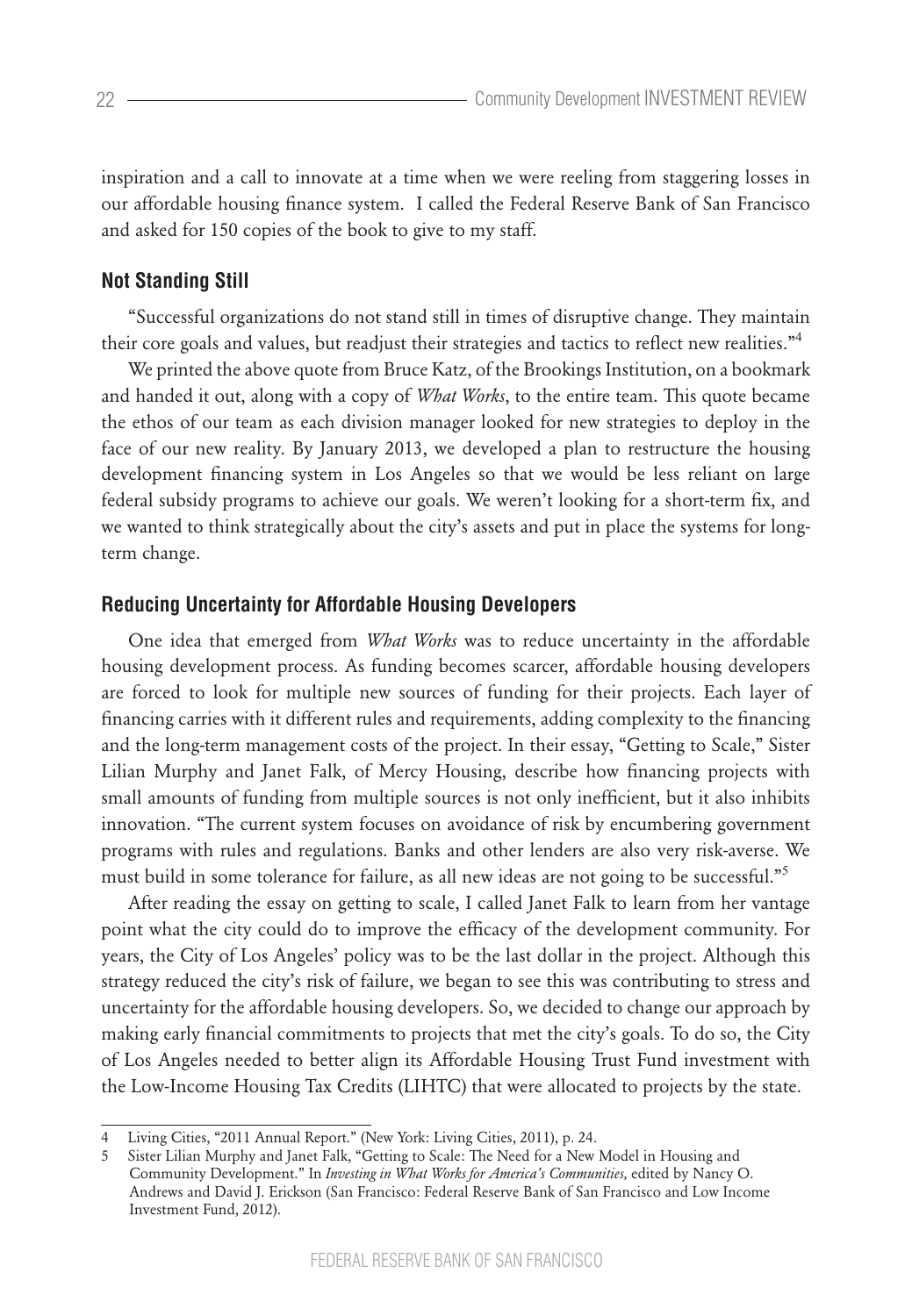By June 2013, we worked with the State of California to establish the City of Los Angeles as a region for LIHTC, which created a predictable flow of roughly \$86 million in LIHTC to the City of Los Angeles. Doing this immediately created alignment between city and state funding and enabled us to create a two-year pipeline of affordable housing projects in Los Angeles. We worked with the New Generation Fund—a privately managed acquisition fund in the City of Los Angeles—to enable all projects in the city's pipeline to have access to predevelopment loans, creating a clear path for projects to move from acquisition, to construction, to permanent financing. These steps created a more predictable and transparent financing process and resulted in strong support by the affordable housing development community in Los Angeles. By shifting some risk to the city, and away from developers, we were able to align resources more effectively and collaborate with affordable housing developers as projects moved through the predevelopment process.

#### **City Collaboration on Transit-Oriented Housing**

The housing pipeline also strengthened the capacity for collaboration between the housing department and other departments of the city. In their essay, "Transit-Oriented Development Is Good Community Development," John Robert Smith and Allison Brooks make a compelling case for active collaboration among housing and transit agencies.<sup>6</sup> But implementing such a policy in Los Angeles was difficult when we could not forecast which housing projects were going to be funded. Transportation planning needs a longer lead time than housing projects, so it helped to have a list of projects that were in the early planning stages.

The housing pipeline opened doors for city collaboration around placed-based strategies, such as transit-oriented development. This played out noticeably when the state made funding available for transit-oriented affordable housing projects through the Affordable Housing and Sustainable Communities grant, which is funded through the auction proceeds of California's Cap-and-Trade program. In the first year of funding, Los Angeles had difficulty linking transportation investments to housing developments. But after the city established the affordable housing pipeline in 2013, the housing department began proactively working with the Department of Transportation, City Planning, Bureau of Street Services, Bureau of Street Lighting, Los Angeles Department of Water and Power, and others to identify infrastructure investment for the eligible housing projects in the pipeline. In 2016, Los Angeles was awarded \$64.6 million in funding for six transit-oriented development projects—more than any other jurisdiction in California and more than double the city's previous awards.

<sup>6</sup> John Robert Smith and Allison Brooks, "Transit-Oriented Development Is Good Community Development." In *Investing in What Works for America's Communities*, edited by Nancy O. Andrews and David J. Erickson (San Francisco: Federal Reserve Bank of San Francisco and Low Income Investment Fund, 2012).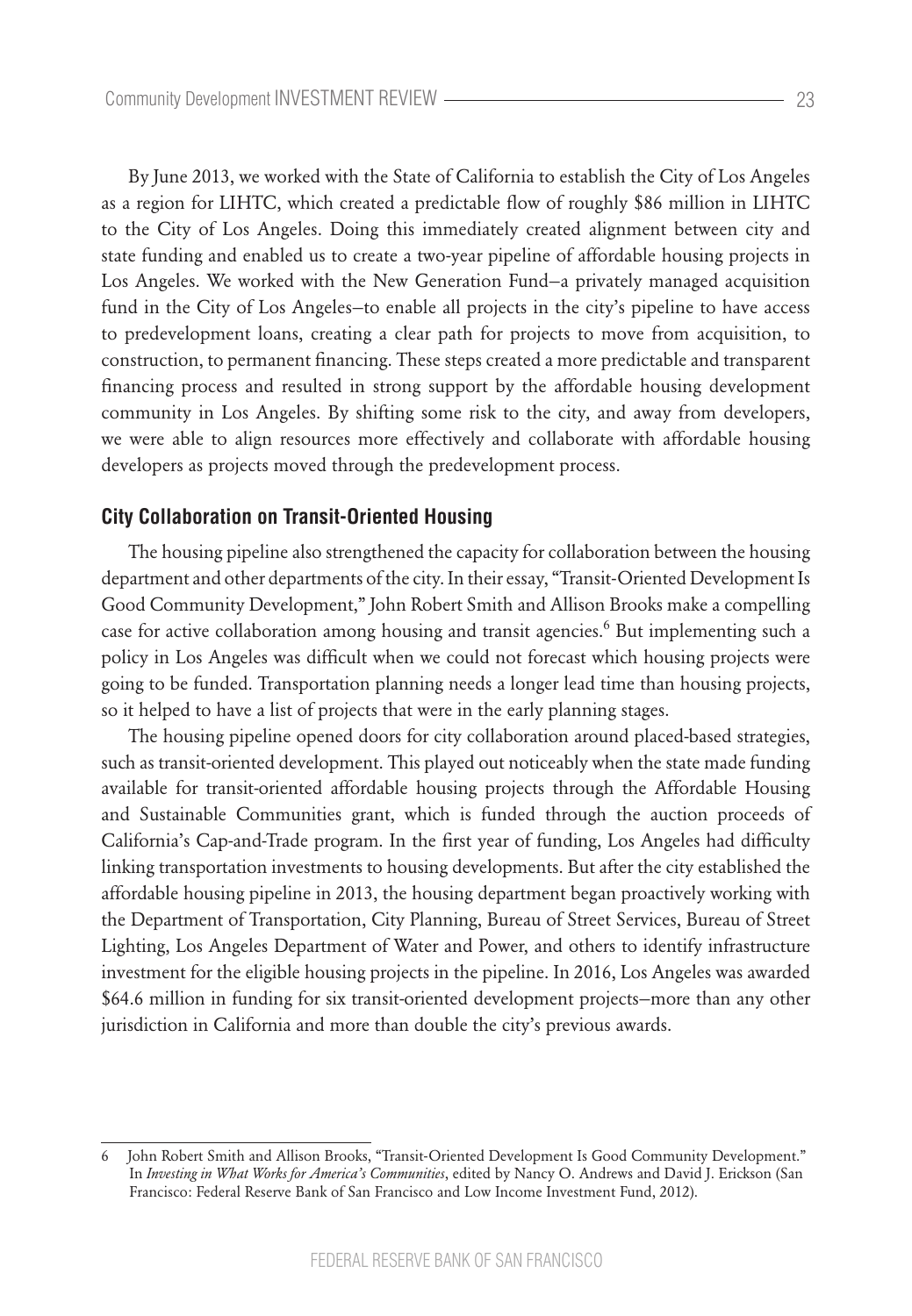#### **Using Land as an Asset**

While restructuring the finance process, we combed through our portfolio to identify public land that could be used to create opportunities for affordable housing. Using land acquired by the former community redevelopment agency, land taken back through foreclosure, land donations from banks, and land owned by other city agencies—such as underutilized city parking lots—we compiled detailed zoning information on more than 40 public properties and made them available for affordable development. We wanted to limit the demand for additional subsidies, so we gave developers wide latitude to develop innovative strategies. Within three years, we had added over \$100 million of value to the affordable housing system through the contribution of public land; we also had added about 1,000 new units of affordable housing in the city's pipeline of projects, including over 500 units of permanent housing for homeless people.

#### **Poised for Rapid Growth**

In November 2016, an extraordinary thing happened in Los Angeles: 77.14 percent of LA City voters passed Measure HHH, a \$1.2 billion bond to fund housing for homeless people. Passing this funding measure by a super majority, the voters of Los Angeles created the city's first major local revenue stream for affordable housing development. Although in some respect these funds are filling the gaps left by state and federal funding losses of prior years, the passage of Measure HHH is a remarkable achievement for the City of LA. Measure HHH is the largest investment of local funds Los Angeles has ever made in affordable housing. Because we took action to align our funding sources, create a pipeline, and identify public land for development, we have a structure in place to rapidly grow the housing production system in Los Angeles. Our pivot toward the future put us on the right foot to ramp up production quickly with new funding streams.

#### **Inflection Point**

In the final essay of *What Works*, Nancy Andrews and Nicolas Retsinas describe the current state of community development in America as "an inflection point, propelled by the magnitude of change in the world around us, and the hard-won knowledge of the past five decades."<sup>7</sup> They acknowledge that despite the many successes in community development, the question of impact remains unanswered. I would say the same is true for Los Angeles. Los Angeles has built powerful institutions inside and outside of government that are committed to advancing residents' economic prosperity and quality of life. But despite our best efforts, income disparity continues to grow, as does the number of people facing economic hardship. What we need, Andrews and Retsinas write, is a "twenty-first-

<sup>7</sup> Nancy O. Andrews and Nicolas P. Retsinas, "Inflection Point: New Vision, New Strategy, New Organization." In *Investing in What Works for America's Communities,* (San Francisco: Federal Reserve Bank of San Francisco and Low Income Investment Fund, 2012).